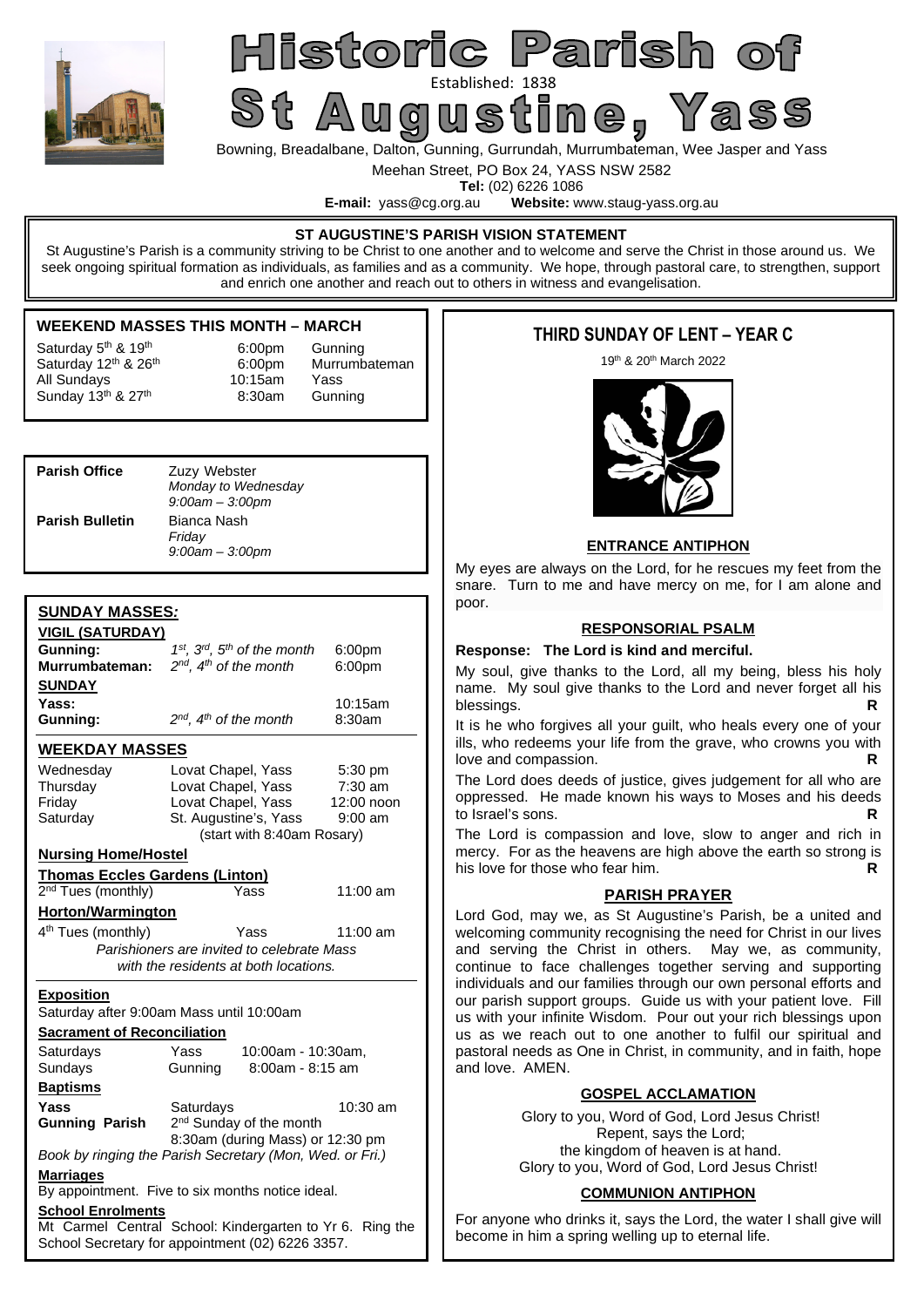# *Thoughts from the Presbytery*



| <b>Youth Worker</b><br>Clare<br>Heale <sup>®</sup><br><b>Chair Finance Committee</b><br>O'Mar<br>Paul<br><b>Chair Parish Council</b><br>Coleb<br>Bryan<br><b>Principal of the School</b><br>Michael<br>Green<br><b>School Community Council</b><br>Maher<br>Amber<br><b>Sacramental Team Leader</b><br>Dianne<br>Carey<br><b>RCIA</b><br>Genevieve | <b>Parish Priest</b> | Father | Peter I |
|----------------------------------------------------------------------------------------------------------------------------------------------------------------------------------------------------------------------------------------------------------------------------------------------------------------------------------------------------|----------------------|--------|---------|
|                                                                                                                                                                                                                                                                                                                                                    |                      |        |         |
|                                                                                                                                                                                                                                                                                                                                                    |                      |        |         |
|                                                                                                                                                                                                                                                                                                                                                    |                      |        |         |
|                                                                                                                                                                                                                                                                                                                                                    |                      |        |         |
|                                                                                                                                                                                                                                                                                                                                                    |                      |        |         |
|                                                                                                                                                                                                                                                                                                                                                    |                      |        |         |
|                                                                                                                                                                                                                                                                                                                                                    |                      |        | Colber  |

**Peter My Healey C'Mara** Coleborne (acting) **Carey Reve** Colbert

#### ACKNOWLEDGEMENT OF COUNTRY

We acknowledge Aboriginal and Torres Strait Islander people as the traditional custodians of the land in which we meet.

We pay our respects to the Elders of the past, present and future.



#### **MASS WEDNESDAY 23rd MARCH**

Due to First Reconciliation, Mass will be in the Church on Wednesday 23rd March.

#### **STATIONS OF THE CROSS**

6:00pm every Friday during Lent

#### **PLANNED GIVING**

Planned Giving envelopes are ready for collection at the presbytery.

#### **PROJECT COMPASSION**

Project Compassion boxes are ready for collection at the church.

#### **PARISH ASSEMBLY ONLY ONE WEEK AWAY**

Please pray for our Parish Assembly and come together on the day.

#### **HOMILY**

#### **Politics, Economics, and the Gardener**

The caste system still controls the lives of hundreds of millions of people in India. What does this fundamental aspect of Hinduism mean? What is its effect?

What it says is that there is a hierarchy of castes, and, if you are found to be living in squalor, suffering the diseases of poverty, exhausted from doing the most backbreaking and menial tasks in society, then you were fated to be born into that lower caste because of your failures in a previous existence – in our parlance, you are suffering because of your sins.

There is an iron rule at work – you are at the bottom of the social heap because of your previous wrongdoing or shortcomings. 'You suffer? You brought it on yourselves!'

How convenient for the members of the upper caste! No responsibility on their part for the wretched conditions of those suffering. That is why Mother Teresa's active compassion made a stir.

We see the vicious aspect of India's caste system so clearly but it was also part of the religious mind of Our Lord's day.

Pilate massacred some Galileans whilst they were offering sacrifices in the Temple. And some said 'Oh, those Galileans must have been sinners!' Jesus adamantly repudiated that notion: 'No, it wasn't for anything *they* did.' It was clear to

| <b>Parish Finance Committee Members:</b> |                                              |       |                               |  |  |
|------------------------------------------|----------------------------------------------|-------|-------------------------------|--|--|
| Father                                   | Peter My                                     | Stan  | Waldren                       |  |  |
| David                                    | Garland                                      | Mark  | Valencic                      |  |  |
| Paul                                     | O'Mara                                       | Trish | Gibbs                         |  |  |
| Irene                                    | Carr                                         |       |                               |  |  |
|                                          | <b>Parish Pastoral Council Members:</b>      |       |                               |  |  |
| VACANT                                   | (Youth)                                      | Peter | Cleary (Liturgy)              |  |  |
| Brvan                                    | Coleborne (Ecumenism) Michael Green (School) |       |                               |  |  |
|                                          | Genevieve Colbert (Education)                |       | Lourdes O'Keefe (Social)      |  |  |
| Bob                                      | Nash (Maintenance)                           |       | Michael Van Wanrooy (Welfare) |  |  |
|                                          | VACANT (Social Justice)                      |       | Zuzy Webster (Secretary)      |  |  |
| Ex Officio Member: Fr Peter My           |                                              |       |                               |  |  |

Jesus that they were the victims of an imperial power moving its occupying army to deal with the activities of a religious system they didn't begin to understand. That's where responsibility lay.

There was a terrible disaster when a building fell down killing eighteen people. And some people said, 'Oh, those killed must have been sinners, they or their parents.' Jesus adamantly repudiates that notion: 'No, it wasn't for anything *they* did.' It was clear to Jesus that they were the victims of poor construction and conditions at Siloam. Look at the builder. That's where responsibility lay.

We hardly realise the revolution that Jesus' teaching makes to the functioning of society. Responsibility needs to be brought home to those who would otherwise hide behind a religious ideology, or simply the sheer self-interest of evading blame for a situation.

To identify those really responsible may well require major changes to the way society is organised. And that may include us, especially given the fact that we live in a democracy.

We can try to influence international affairs where we know that the innocent are still massacred by the Pilates of this world. We can try to influence the workings of our financial system where people suffer whilst others take the profits, like the builders of the Tower of Siloam.

Does it all seem too difficult, and in any case not showing much evidence of any impact?

Jesus then turns to us with a metaphor and he says to you and says to me:

You are like a fig tree.

You may not be bearing much fruit just now,

but, I am a terrific gardener:

I will water you,

and dig around you, and make sure you are well nourished

and I am confident that you will bear the fruits I desire.

And, how does Our Lord do that?

He waters us with the waters of baptism

He digs around us by disturbing our complacency

He prunes us, especially during Lent

He nourishes us with the bread of life in Holy Communion.

What a gardener!

The original Garden of Eden went wrong. The Book of Revelation pictures the New Jerusalem, through which flows the River of Life, on either side of which are the Trees of Life yielding twelve fruits, and the leaves of which are the healing of the nations.

Let us allow Our Lord to garden us so that he may create that heavenly botanical garden of the whole of humanity.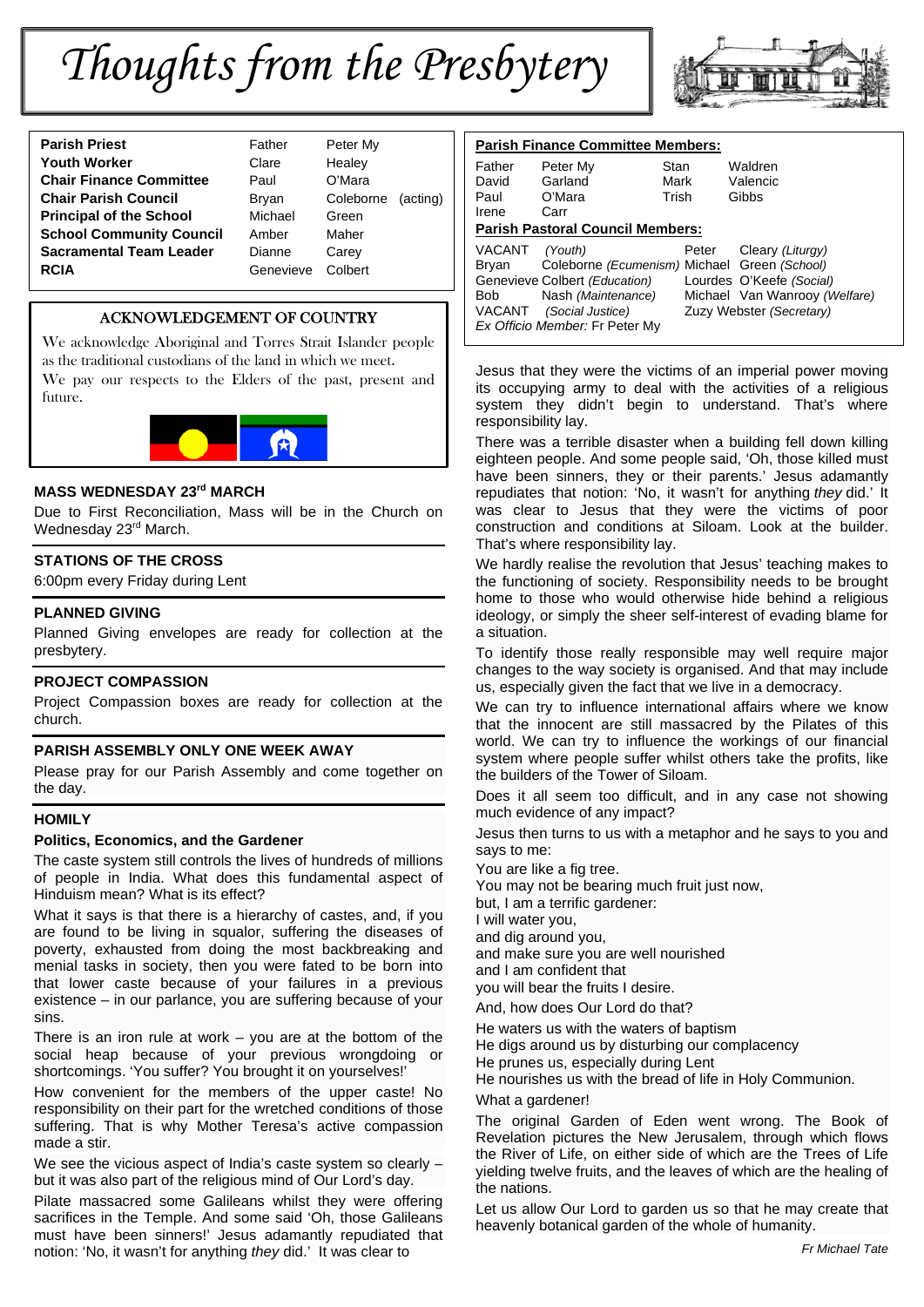# First Reconciliation



23rd March 2022 Please pray for . . .

Darcy Bell Egan Bradley Billy Buser Chloe Caldow Addison Cooke Declan Cooke Sofia Da Deppo Jessica Davis Fletcher Douglas Isabella Dunstan Charlie Field Ava Leighton Zali Lenon Lucy Miller Natalia O'Connor Isabelle Pidgeon Christine Raniga Olivia Scanlon Zoe Seselja Josephine Streatfeild Phoenix Streatfeild Amber Watson Heath Wood



#### **POSITION VACANT**

#### **– BOOKKEEPER/ACCOUNTANT – CLONAKILLA WINES**

This opportunity would suit someone with a variety of experience in bookkeeping/accounting. Offering flexible arrangements (number of days, hours and working from home).

Please contact Tim Kirk for more information 0404 805 082.

#### **INVITATION**

Parishioners are invited to the launch of Bob Nash's book "Walking Through The Gates of History" a light hearted story of events and history in one's lifetime in St. Augustine's Parish Yass. The book will be launched at the Lovat Chapel at 7:30pm Friday 1<sup>st</sup> April by Fr. Mick Burke.

It would be appreciated if you would let us know if you are coming to allow for catering by Tuesday 29<sup>th</sup> March on 0418 691 423 or email bob\_nash@live.com.au Light refreshments provided.

#### **MUSIC MINISTRY**

#### *WANTED SINGERS AND MUSICIANS FOR EASTER CEREMONIES.*

If any parishioners would like to help out with the singing or just learn the songs that we will be doing, please email or phone Anne Eade eade4@netspace.net.au or 0407 940 043. Practice times to be advised but most likely after Mass on

Sunday for approximately 1 hour.

All are welcome.

#### **CARITAS UKRAINE APPEAL**

Caritas Ukraine is on the ground during the unfolding humanitarian crisis.

Caritas' appeal for the Ukraine will help provide assistance including emergency shelter, food, clean water, transportation services, and support to people affected by this crisis.

Donate today at www.caritas.org.au/ukraine or call 1800 024 413 toll free.

#### **CATHOLICCARE / ARCHDIOCESAN MARRIAGE PREPARATION PROGRAM – 23rd MARCH**

#### *5:00pm*

Marriage Preparation program for engaged couples. Includes FOCCUS questionnaire, dinner, evening formation program and a private, follow-up couple discussion with a CatholicCare counsellor.

Information and registration at www.marriagefamily.org.au

#### **CALVARY HOSPITAL AUXILIARY PLANT STALL – 31st MARCH**

#### *8:00am – 4:00pm*

A huge range of succulents, perennials, indoor plants and more will be available. All funds raised go towards the purchase of equipment for the care and comfort of Calvary Public Hospital patients and staff.

For further information: Jan 0437 790 980

#### **CHRISM MASS – 11th APRIL**

*5:00pm*

Join the Archbishop and the Clergy of the Archdiocese at St Christopher's Cathedral, Forrest for this most important Holy Week ceremony. It is this Mass that the Holy Oils used in the various Sacramental Rites of the Church are blessed and consecrated.

Everyone is most welcome.

#### **PROJECT COMPASSION LAUNCH, 2022**

Caritas CEO Kirsty Robertson & Archbishop Prowse have launched Project Compassion virtually this year at this link: tinyurl.com/caritascg22.

If you need resources or wish to hear more about the work of Caritas, contact your new Diocesan Director Beth Doherty on 0432 608 310 or Elisabeth\_doherty@hotmail.com. Visit the website at: www.caritas.org.au.

#### **INTERNATIONAL SYNOD ON SYNODALITY**

Participate in an international conversation about the Catholic Church. You have one more week to make a submission to your local consultation.

Find out more at: https://catholic.org.au/synodalchurch

#### **MEMBERSHIP OF THE ARCHDIOCESAN FINANCE COUNCIL**

The Archbishop extends an invitation to persons of good standing in the community who have the requisite qualifications and experience to nominate for membership of the Archdiocesan Finance Council.

The goal of the AFC is to ensure that the stewardship and administration of the temporal goods of the Archdiocese is in keeping with the spirit of the Gospel, the teaching of the church and the provisions of the Code of Canon Law. Meetings are held every three months with additional meetings as required.

For further information and the lodgement of expressions of interest please contact Ms Helen Delahunty helen.delahunty@cg.org.au

Closure date: 25 March 2022.